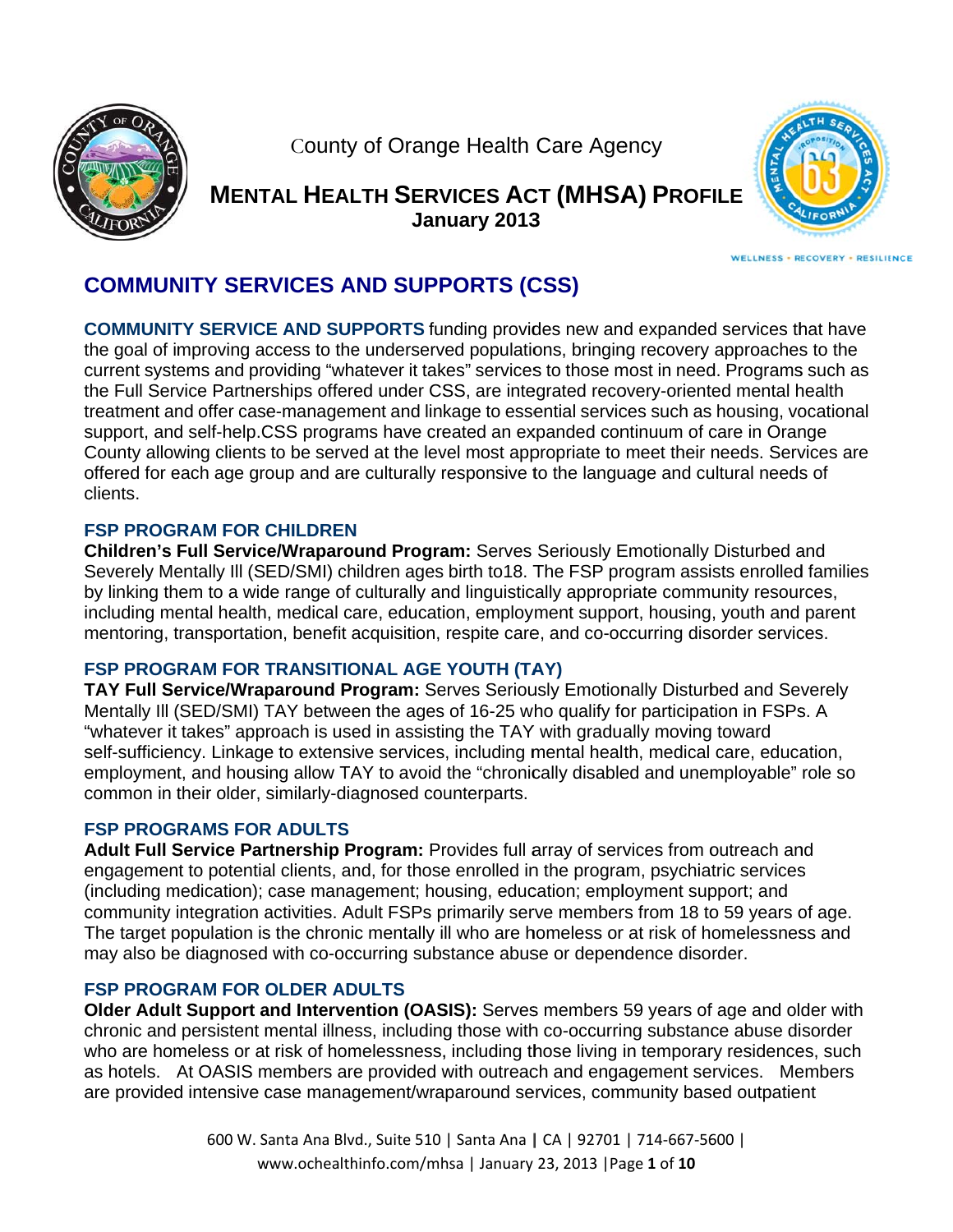services, peer mentoring, housing, assistance, meal services, links to transportation services, benefit acquisition, supported employment/ education, and links to medical services, as well as 24 hour access to provider staff.

#### **CHILDREN'S PROGRAMS (NON-FSP):**

**Children and Family Outreach & Engagement Program:** Identifies, contacts, and engages seriously emotionally disturbed (SED) children and their family members with mental illness that have historically been unserved and underserved in the traditional mental health system. Most of these individuals and families are homeless or at risk of being homeless. In addition to traditional outreach, the focus has also been on community health clinics and school partners to encourage the engagement of individuals in ethnically and linguistically diverse communities who are unfamiliar with service delivery in traditional mental health settings.

**Children's In-Home Crisis Stabilization:** To serve those youth at risk of psychiatric hospitalization, there are currently six clinicians and three family support staff who provide services on a 24-hour per day, seven day per week basis for families in crisis. The CAT links the prospective youth and their family to the Family Support Team, who may meet the family at the emergency room or in the community and provide ongoing support to the family until stable community support services are in place.

**Children's Crisis Residential Program:** Provides an alternative to psychiatric inpatient hospitalization and is a step down before returning home for adolescents who no longer meet hospitalization criteria, but whose homes are not ready for them to return. This six-bed residential program provides assessment, treatment, case management, and crisis intervention. The targeted age group is 11-17.

**Mentoring Program for Children:** This is a community-based, culturally and

linguistically-competent, and individual and family-centered program. The Mentoring Program recruits, trains and supervises diverse, responsible adults (age 21 and up) to serve as positive role models and mentors to SED children and youth who are receiving services through any Children and Youth Services (CYS) county-operated or contract program, including the Full Service/Wraparound population.

**Children's Centralized Assessment Team (CAT):** Crisis intervention services are offered 24 hours per day/7 days per week. There is a focus on reducing unnecessary inpatient hospitalizations and reducing reliance on hospital emergency rooms for children up to their 18th birthday. Staff provides crisis intervention for hospital diversions, evaluations for involuntary hospitalizations, and assists police, fire, and social service agencies in responding to psychiatric emergencies.

**Dual Diagnosis Residential Treatment:** Offers a strength-based treatment continuum that will implement evidence-based, emerging, and promising service models and interventions that incorporate the principles of recovery-oriented treatment for youth and their families. The target population for this program is culturally/linguistically diverse Seriously Emotionally Disturbed (SED) children and youth ages 12 to 18, who are dually diagnosed with serious mental illness and substance abuse (Co-Occurring Disorders) and are not participating in a Full Service Partnership.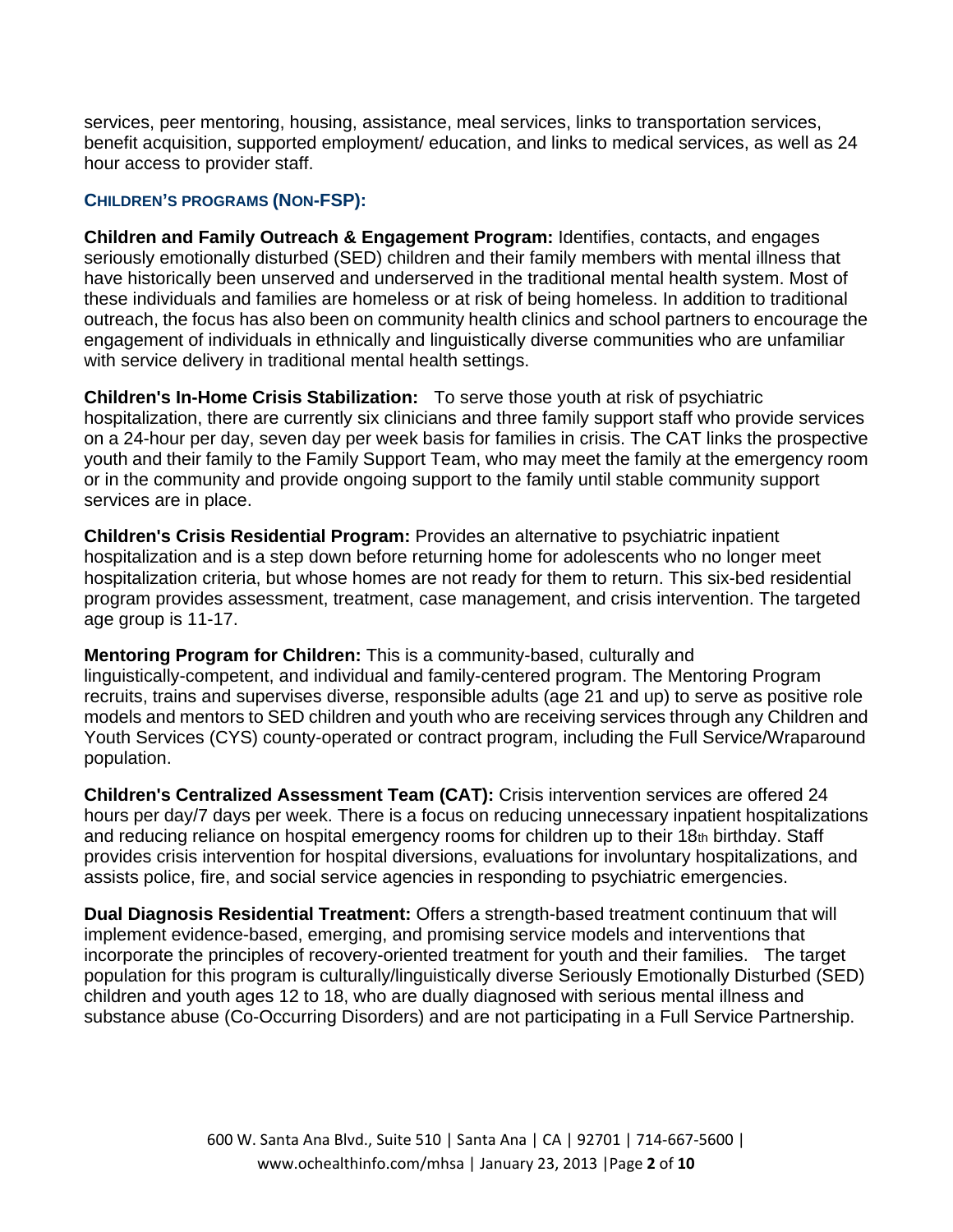#### **TRANSITIONAL AGE YOUTH PROGRAMS (NON-FSP):**

**TAY Outreach & Engagement Program:** Identifies and engages Seriously Emotionally Disturbed/Seriously Mentally Ill (SED/SMI) Transitional Age Youth (TAY) who have historically been unserved and underserved in the traditional mental health system. In addition to traditional outreach, the focus has also been on co-occurring disorders, community health clinics, and community partners to encourage the engagement of individuals in ethnically and linguistically diverse communities who are unfamiliar with service delivery in traditional mental health settings.

**TAY Crisis Residential Program:** Fosters resiliency in Seriously Mentally Ill (SMI) Transitional Age Youth (TAY) in crisis by providing them and their families (if applicable) with a short-term, temporary residential resource. This program provides respite for families and also facilitates the teaching of coping strategies that reduce at-risk behaviors, peer and family problems, homelessness, and involvement with the justice system. The target population is youth between the ages of 18 and 25 who have been considered for inpatient psychiatric hospitalization but do not meet hospital admission criteria.

**Mentoring Program for Transitional Age Youth:** Provides mentoring services for serious emotional disturbance (SED) in children and youth and serious mental illness (SMI) in transitional age youth who are receiving mental health treatment services through the County of Orange Health Care Agency, Children & Youth Services (CYS) operated or contracted programs. Mentor services are initiated by the child's CYS or CYS contract agency clinician.

**TAY Centralized Assessment Team (CAT):** Provides mobile response, including mental health evaluations/assessment, for adults aged 18-25 years of age who are experiencing a mental health crisis. The focus of the program is to reduce inpatient hospitalization, avoid unnecessary incarceration, and reduce reliance on hospital emergency rooms.

**TAY Program of Assertive Community Treatment (PACT):** The program serves individuals 18-25 years of age, who have unique psychosocial needs which have not been addressed in traditional Children's or Adult Outpatient programs. The program provides medication services, individual, group, substance abuse, and family therapy as it is clinically indicated. Ì

#### **ADULT PROGRAMS (NON-FSP):**

**Centralized Assessment Team and Psychiatric Evaluation and Response Team (CAT/PERT):** This program includes two types of services. The first is a Centralized Assessment Team (CAT) that provides mobile response, including mental health evaluations/assessment for Adults aged 18 years or older who are experiencing a mental health crisis. The focus of the program is to avoid unnecessary inpatient hospitalization or incarceration, and reduce reliance on hospital emergency rooms. The program also provides resource referral and follow-up services to ensure linkage to ongoing services. The second service, a Psychiatric Evaluation and Response Team (PERT), is a partnership with law enforcement, which includes designated police officers and mental health staff that respond to calls from officers in the field. Mental health consultations are provided for individuals in an apparent mental health crisis.

**Adult Crisis Residential Services:** The program emulates a home-like environment in which intensive and structured psychosocial recovery services are offered on a voluntary basis 24-hours a day, 7 days a week. Services include crisis intervention therapy, group rehabilitation treatment, assistance with self-administration of medications, case management, and discharge planning.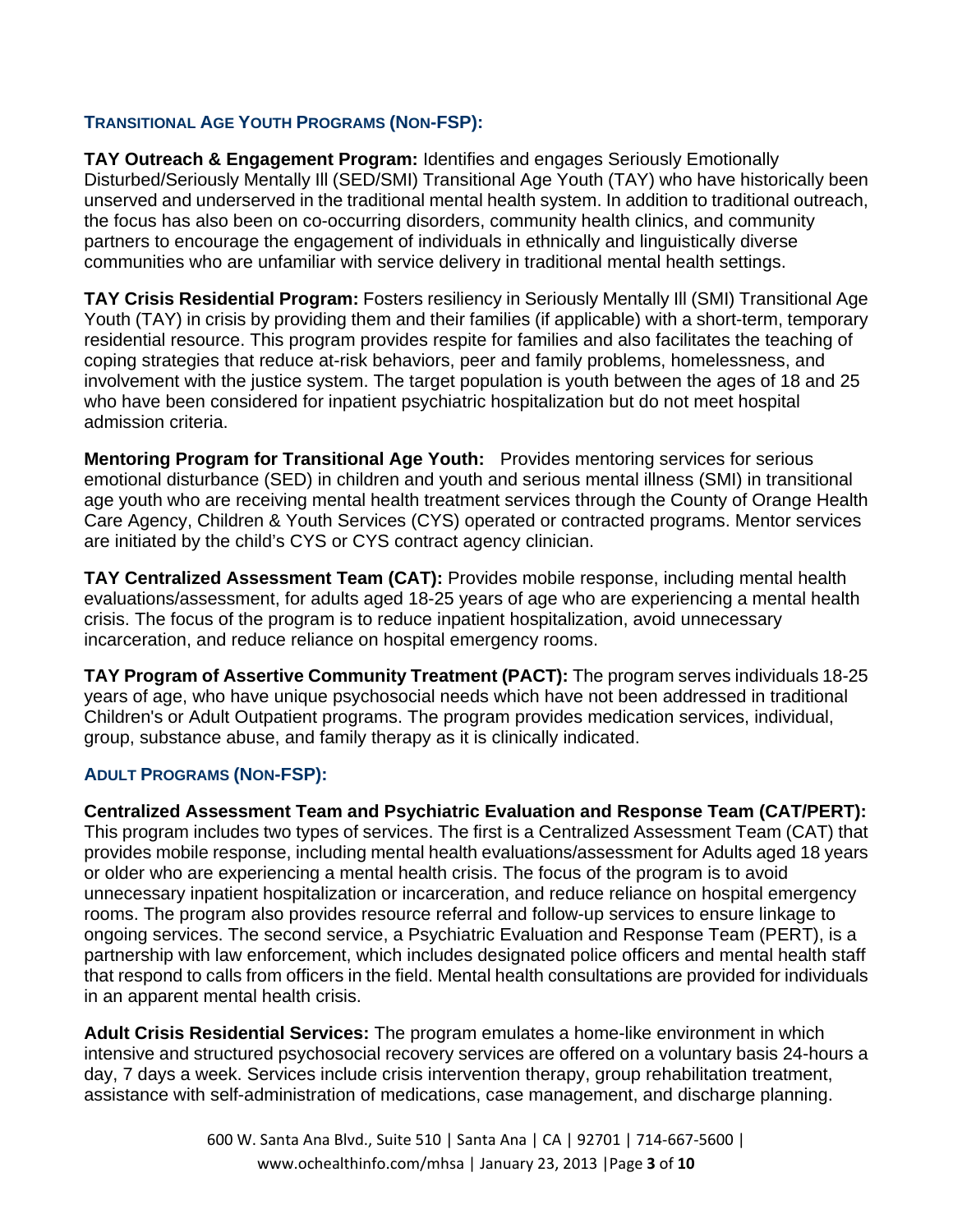**Supportive Employment Services for SMI:** This program is designed for clients who are at the stage of their recovery where they are ready and able to return to the workforce. It provides education and support to diverse adults with mental illness who require long-term job supports to obtain and maintain competitive employment.

**Adult Outreach & Engagement Services:** This program serves adults (age 18 or older) with serious mental illness and co-occurring disorders in historically unserved and underserved populations. Clients are homeless or at high-risk for homelessness and either have not already linked to services or have stopped being engaged in services. The outreach team may link a potential client to numerous services, such as benefits, counseling, medical care, dental care, and food banks, while continuing to develop trust.

**Program of Assertive Community Treatment (PACT):** Serves clients who are high-risk, high-acuity, and difficult to engage in treatment. The program provides medication services, individual, group, substance abuse, and family therapy as it is clinically indicated. The target population is chronically mentally ill consumers 18 years and older, who have a history of multiple psychiatric hospitalizations and/or incarcerations.

**Wellness Center:** Supports clients who have achieved recovery by offering a program that is culturally and linguistically appropriate, while focusing on personalized socialization, relationship building, assistance maintaining benefits, setting employment goals, and providing educational opportunities. It is grounded in the recovery model and provides services to a diverse client base.

**Adult Recovery Center Program:** Provides a lower level of care for consumers who no longer need traditional outpatient treatment, yet need to continue receiving medication and episodic case management support. This program allows diverse consumers to receive distinct, mostly self-directed services that focus on consumer-community reintegration and linkage to health care. The ultimate goal of this program is to reduce reliance on the mental health system and increase and maintain self-reliance by building a healthy network support system.

**Adult Peer Mentoring:** Focuses on the hiring process to develop a multi-cultural and multi-linguistic team. Training protocols are being developed to create a team capable of providing culturally respectful field based services to the diverse unserved and underserved adult population in Orange County.

#### **OLDER ADULT PROGRAMS (NON-FSP):**

**Expanded Older Adult Recovery Services:** include medication management, nursing assessment and collaboration with primary care providers, substance abuse services, individual and family mental health services, intensive case management services, benefits acquisition, and linkage to community support services.

**Older Adult Program of Assertive Community Treatment (PACT):** services include medication management; nursing assessment; and collaboration with primary care providers, substance abuse services, individual and family mental health services, intensive case management services, benefits acquisition, linkage to community support services; and collaboration with family or significant others.

**Older Adult Peer Mentoring:** program targets some of the most common reasons for

600 W. Santa Ana Blvd., Suite 510 | Santa Ana | CA | 92701 | 714‐667‐5600 | www.ochealthinfo.com/mhsa | January 23, 2013 |Page **4** of **10**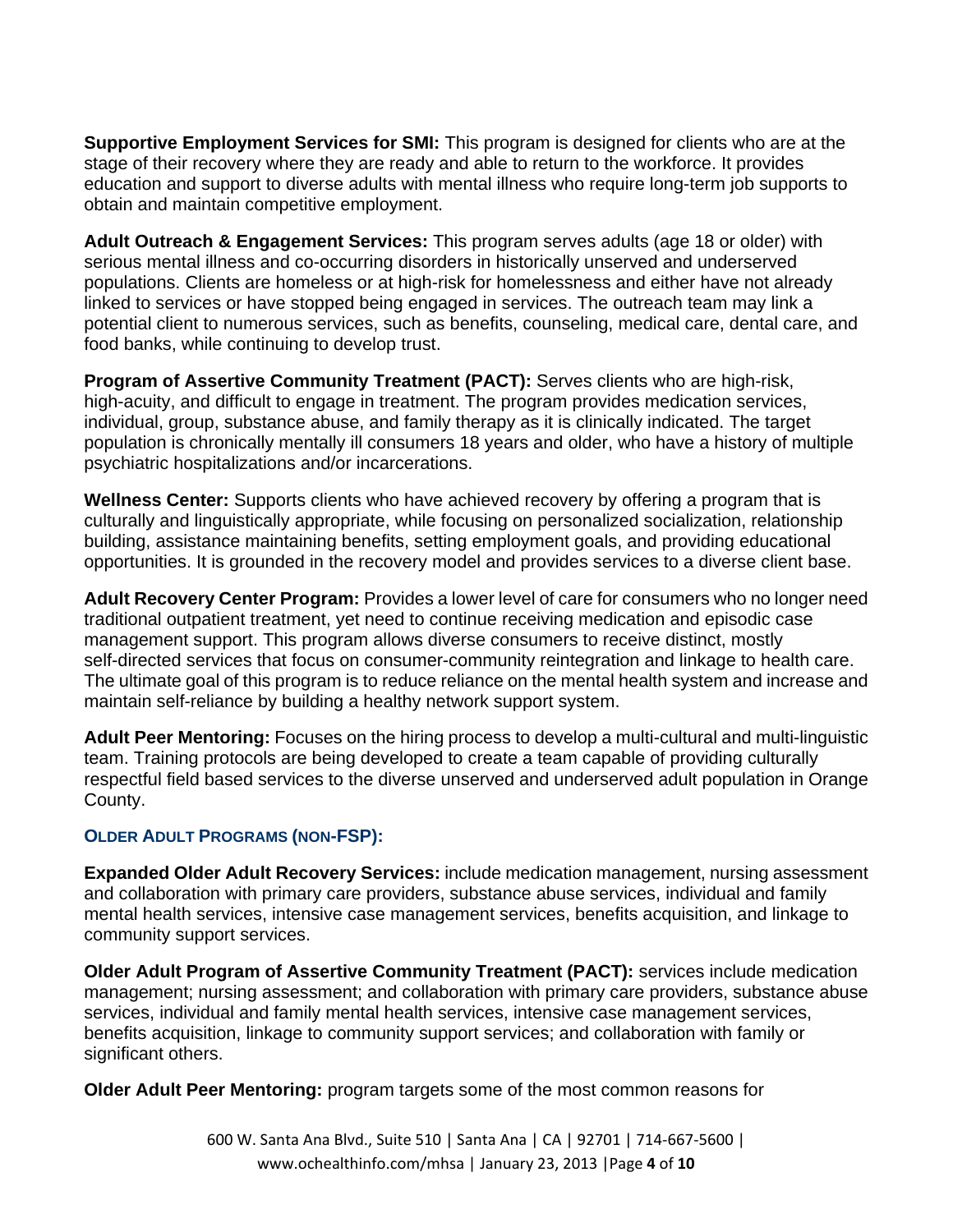decompensation and hospitalization, including interruption of medications, substance abuse-related problems, isolation, depression, and having no place to live. The program pairs qualified, culturally/linguistically competent peer consumers with individuals in certain clinical circumstances, including hospitalizations, and assists them in successfully transitioning to community living.

# **PREVENTION AND EARLY INTERVENTION (PEI)**

**PREVENTION AND EARLY INTERVENTION** funding has been used to establish a wide range of programs designed to reduce the financial burden and suffering caused by untreated mental illness. Approximately 70% of the PEI funding is spent on programs that target Children and Transitional Age Youth*.*

**Children's Support and Parenting Program (CSPP):** Serves a wide range of families whose stressors make children more vulnerable to developing behavioral health problems. Program services focus on families that have a parental history of substance abuse and/or mental illness; children living in families impacted by divorce, domestic violence, trauma, unemployment, and homelessness; children of families with active duty military family members or family members who are Veterans returning; and children living with a family member who has developmental or physical disabilities. This program focuses on reducing the risk factors for children and youth and increasing protective factors through parent training and family strengthening activities.

**Connect the Tots:** Serves families with young children, age 0-6, to promote wellness and reduce risk factors for emotional problems in children as they prepare for school. Supportive services are provided to the entire family with the goal of promoting healthy coping skills and strengthening the family's ability to meet the emotional needs of their children.

**Crisis/Suicide Prevention Hotline:** A 24-hour, toll-free suicide prevention service available to any Orange County resident, who is or knows of someone experiencing a crisis or suicidal thoughts and would like to receive immediate, confidential, culturally and linguistically appropriate, and accredited over-the-phone assistance either for themselves or someone they know. Callers who are not experiencing a crisis will be triaged and offered access to a Warm Line or other appropriate resources.

**Family Support Services**: Provides support groups, educational workshops, and family matching services to families or individuals dealing with family members of any age with behavioral health issues. Participants are matched to peer mentors and volunteer family mentors to assist them in navigating the behavioral health system in support of their family member. Parenting classes are also provided for parents/caregivers of children ages 13 and above.

**Orange County Center for Resiliency, Education and Wellness (OC CREW):** Provides multidisciplinary services to young people ages 14 to 25, who are experiencing their first episode of psychosis. The intent of this program is to reduce the duration of untreated psychosis (DUP) for young people with Schizophrenia or Schizophreniform Disorders to improve long-term prognosis.

**Orange County Post-Partum Wellness (OCPPW):** Provides early intervention services and short-term mental health treatment for new mothers in Orange County, up to one (1) year postnatal, experiencing mild to moderate postpartum depression.

**Outreach and Engagement Collaborative:** Provides mental health preventative services to the unserved and underserved mentally ill population. It is designed for those people who have had life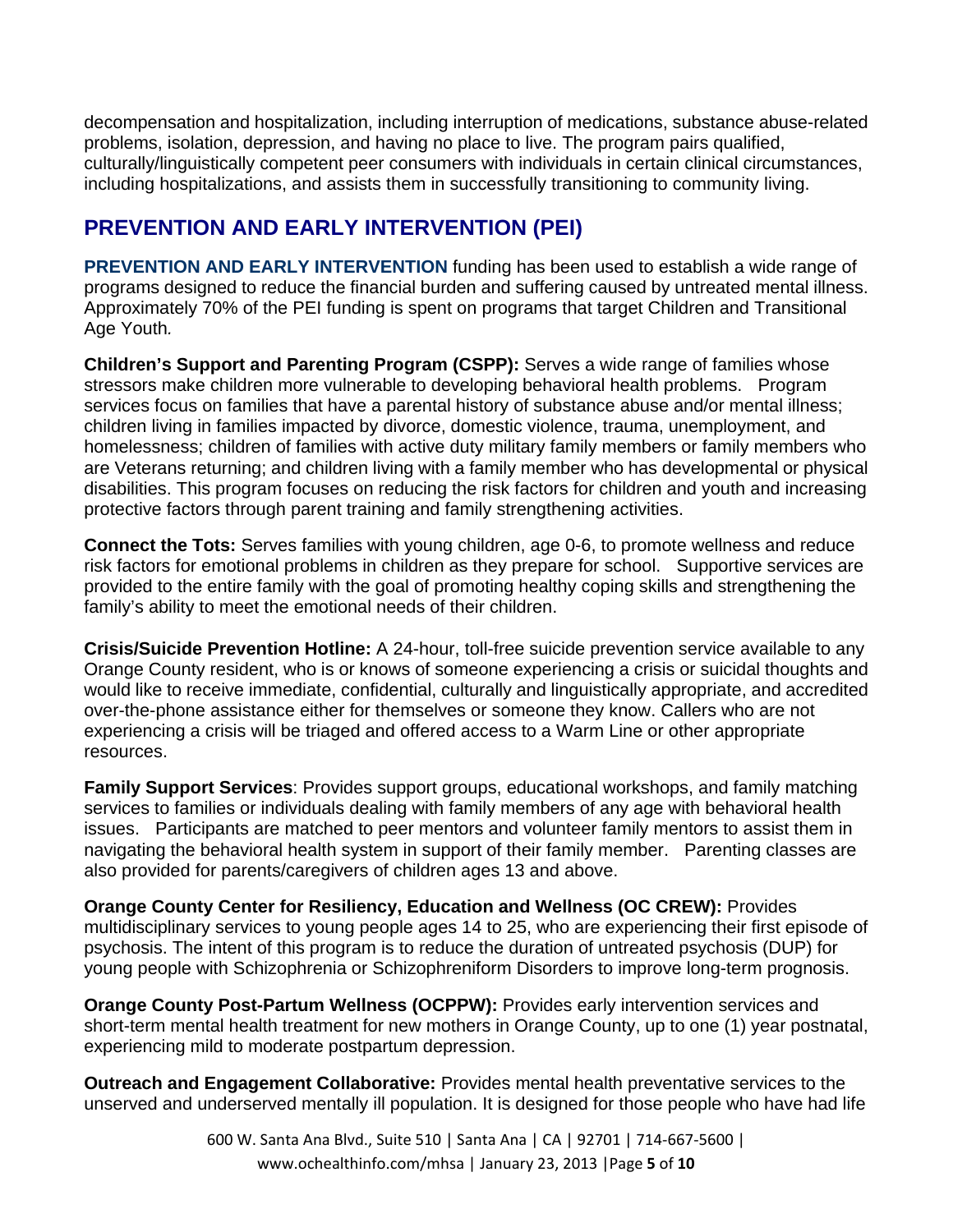experiences that may make them vulnerable to mental health problems, but who are hard to reach in traditional ways because of cultural or linguistic barriers.

**Parent Education and Support Services:** Provides parent education classes using the Community Parent Education Training (COPE) model aimed at improving parenting skills for parents/caregivers of children ages 0-12 years old. It is designed to address the needs of children and parents dealing with academic failure, mental health impairments, and behavioral instability. Services are provided at schools, resource centers, and community locations.

**Positive Behavioral Intervention Supports (PBIS-OCDE):** A national evidence-based program that offers a school-wide systems approach for preventing problem behaviors including, but not limited to: truancy, pervasive violence, acting out in class, negative behaviors due to limited cognitive development, and emotional stress for youth who are overwhelmed and may be experiencing anxiety or evidence of Post-Traumatic Stress Disorder (PTSD). The target population is children K – 12th grade.

**Positive Behavioral Intervention Supports (PBIS-UCI):** The University of California, Irvine – Child Development Center offers a program for children K-6 on Positive Behavioral Interventions services that include academic support, social skills development, parent training and academic transitional support services.

**ReConnect–Socialization Program:** Serves adults and older adults who may be isolated but are experiencing the onset of serious psychiatric illness, particularly of those appearing later in life, including depression. The program brings trained, friendly culturally/linguistically competent visitors to the homes of isolated adults and older adults with the task of decreasing the sense of isolation those individuals may feel and increasing opportunities for them to socialize with others.

**Risk Reduction, Education and Community Health (REACH) – Outreach and Engagement Team:** Provides mental health and wellness activities to adults in Orange County who are homeless/at risk for homelessness/in transitional housing, and who are at risk of mental illness and/or behavioral health problems. The primary goal is to introduce and/or enhance healthy coping skills and support access to all community services.

**Stigma Reduction:** A community-based program in which performance arts are used as a medium to reach out to community members at r community sites for the purposes of increasing community (a) awareness about the prevalence of mental illness; (b) knowledge of adaptive help-seeking behavior; (c) awareness of mental health resources in the community; and (d) tolerance and compassion toward persons with a mental illness.

**Stop the Cycle:** Serves a broad range of families from different backgrounds whose family members' actual or potential involvement in the juvenile justice system makes them more vulnerable to behavioral health programs. This collaborative program with probation focuses on reducing the risk factors for children and youth and increasing protective factors through parent training and family strengthening activities.

**Stress Free Families:** This program works collaboratively with Social Services Agency by providing resources and early mental health interventions to address risk factors for social and emotional problems in "stressed families" who have been investigated for child abuse/neglect. Families are referred directly from the Social Services Agency.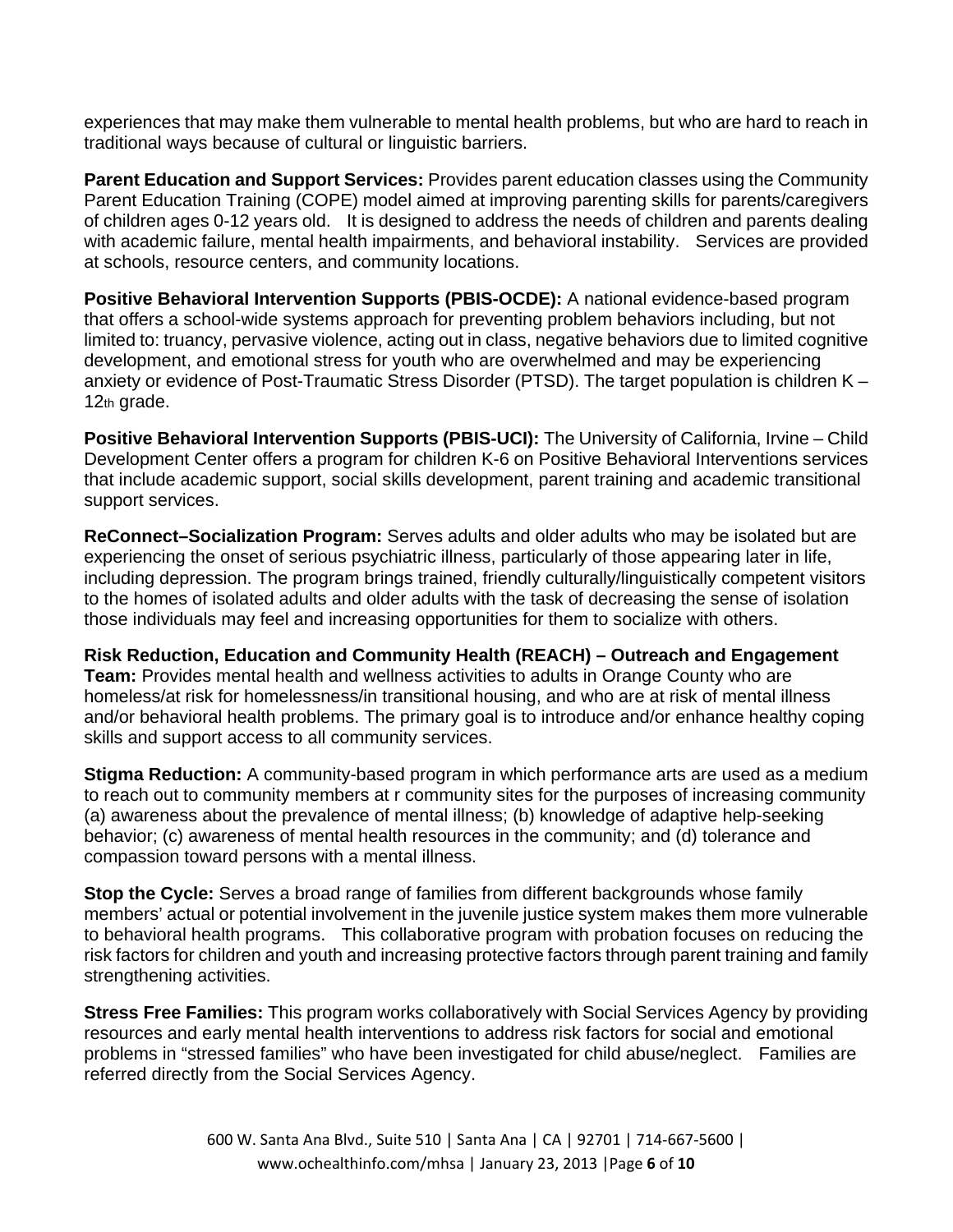**Survivor Support:** This program provides support for those who have lost a loved one to suicide and educates the community on suicide prevention and intervention. These services include outreach, crisis support, bereavement groups, individual support, and training.

**Training in Physical Fitness and Nutrition:** This program provides individualized fitness programs to address the physical needs of participants. Education classes/workshops on nutrition and wellness topics are offered to enhance fitness goals.

**Transitions:** A classroom-based educational series consisting of interactive educational classes, based on curriculum that has been shown to be successful in strengthening students' healthy coping skills while reducing risk behaviors. "Transitions" is designed to help teenagers successfully meet the challenges taking place as they transition into high school and to help prevent school failure, behavioral problems, violence, and high risk behaviors among at-risk students entering high school.

#### **Veterans Services:**

- Court Services Programs provide screening, assessment, and case management to court-assigned veterans who are in need of professional behavioral health support. Veterans are connected to the Veteran Administration resources for claims, or health care, and to the Veterans Centers. Referrals and linkages are made to community resources that provide services and treatment to military veterans and their families.
- Drop Zone: is a collaborative set of services that has been paired with Santiago Community College and the Prevention & Intervention Division of Orange County Health Care Agency (OCHCA)-Behavioral Health Services (BHS). Some of the direct interventions available include screening, assessment, case management, and veterans' groups. Participants may be case managed and are referred and linked to appropriate community resources.

**Violence Prevention Education (VPE):** This program reduces children's exposure to violence in the school, community, home and/or peer group. VPE is integrated into the curriculum to mitigate a student's risk of development of mental illness and school failure.

**Warm-line Network Services:** Consists of non-crisis, peer support services for individuals and family members. The network operates evenings and weekends, providing confidential, culturally competent emotional support, mostly via telephone, to teens, seniors, parents, and other populations with special needs.

**Youth as Parents:** A program designed to enhance the health, social, economic, and educational well-being of pregnant and parenting adolescents and their children. Built on a comprehensive case management model, the program works to assess client strengths and to link clients to services in an effort to promote positive pregnancy outcomes, effective parenting, and socio-economic independence.

#### **WORKFORCE, EDUCATION AND TRAINING (WET)**

The WET programs continue to provide a variety of trainings to the community, including, but not limited to: Cyber-bullying, Complex PTSD, Sexting, Transformed Supervision, Crisis Intervention for Law Enforcement, Maintaining Healthy Boundaries—A Clinical Guideline, Adolescent Brain Development, Child Abuse, Elder Adult Abuse, Understanding Co-Occurring Disorders and ASAM Placements, Back to work on SSI/SSDI, Trauma-Focused Cognitive Behavior Therapy, Gender Competency: Working with Young Men, Health and Wellness plus Smoking Cessation Training,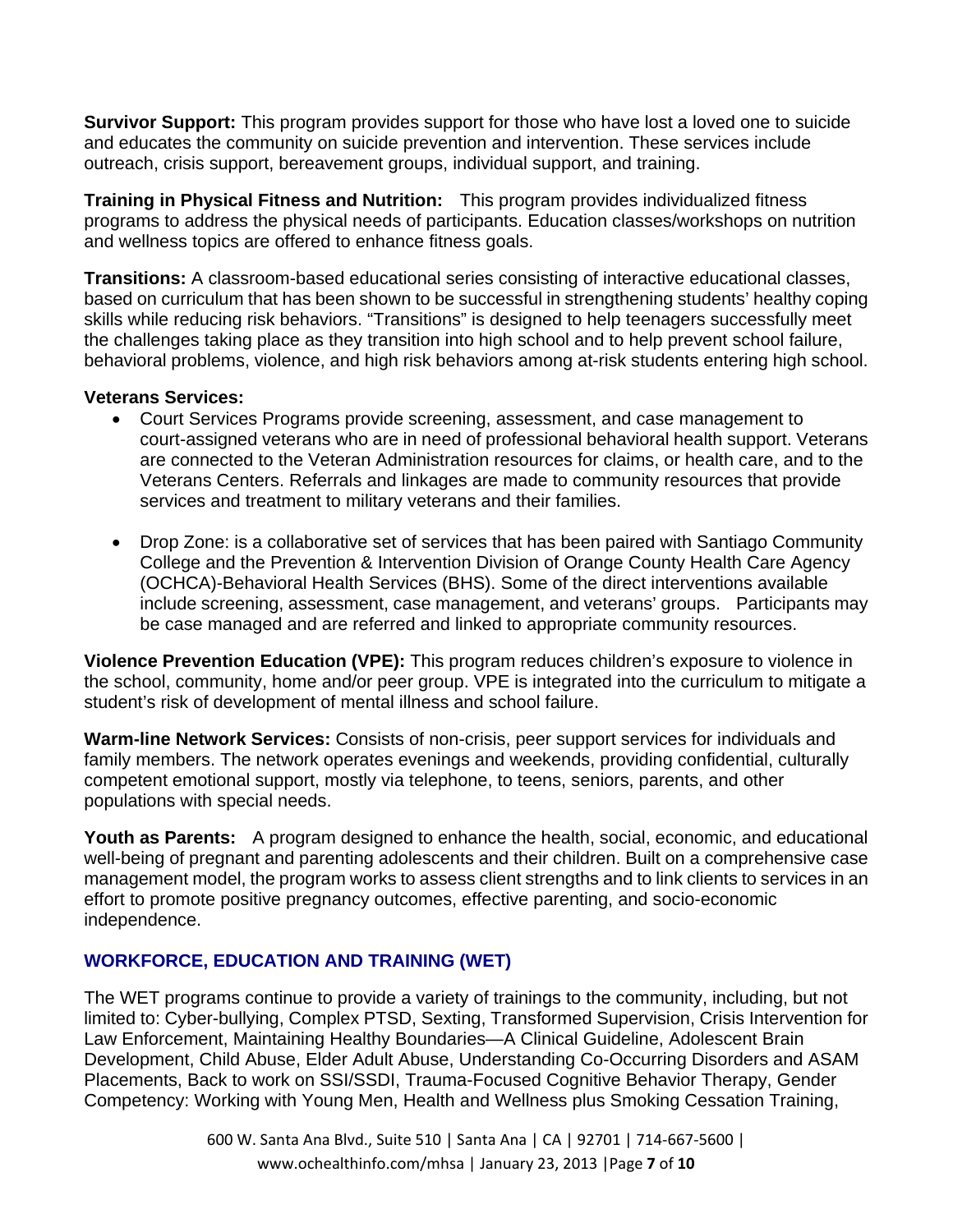Grief and Acceptance Training, Immersion training, Residential care issues, Integration of Spirituality and Behavioral Health trainings and conference, Poverty 101 training, Human Trafficking, Eliminating Disparities and Disproportionality in Health and Human Services, Mental Health First Aid, Clinical Supervision, and Law and Ethics.

The WET program hosts and/or is a sponsor to a number of conferences throughout the year, including Raise Foundation's 18th Annual Meeting of the Minds Conference, Crisis Intervention Training (CIT) Conference, Institute for Peer Services Conference, 4th Annual Transitional Age Youth Conference, 2nd Annual Eliminating Racial Disparity & Disproportionality Conference, Veterans Conference, and Integrating Spirituality and Behavioral Health Conference.

The WET program serves as a supervision coordinator for Marriage and Family Therapist interns, Social Worker interns, Psychology interns, Psychiatric residents, Child Psychology fellows, in addition to the Neurobehavioral Testing Unit.

WET also continues to coordinate a tuition reimbursement program for already employed Behavioral Health Services team members to earn an Associate's degree, Bachelor's degree, and/or a Master's within the field of behavioral health care.

#### **INNOVATION**

**INNOVATION** funding has been used for nine pilot programs. These programs are designed as research projects to evaluate new programs and administrative arrangements for providing services. The overarching theme in the Innovation programs is to evaluate the use of peers in providing services. Some of these programs are operational and some are still in development. During the planning process for FY 13/14 eight additional Innovation Projects were identified as possible programs to be implemented with new Innovation funding, but have not yet been approved. The previously approved projects are listed below.

**Project 1 Integrated Community Services (ICS):** Provides mental health care at primary medical care community clinics and psychiatric consultation to primary care physicians on prescribing medication. ICS provides two different approaches to integrating physical health, mental health and alcohol/substance abuse treatments.

**Project 2 Collective Solutions:** This project is designed to provide support and assist families in learning, as soon as possible, about the support services that are available to families that have a loved one with mental illness.

**Project 3 Volunteer to Work:** This project is a community-based, consumer-run program that uses trained consumer mentors to support, role-model, and assist individuals in finding volunteer opportunities that match their unique skills and goals and that are likely to lead to employment.

**Project 4 OC Acceptance through Compassionate Care, Empowerment, and Positive Transformation (O.C. ACCEPT):** The program assists LGBTQI youth and their families who are in need of mental health services. Peers provide home visits to engage and assist in obtaining services for isolated high-risk individuals from the LGBTQI community in Orange County.

**Project 5 OC 4 Vets:** Provides one centralized contact/place for community providers to collaboratively interact to educate each other and to maximize access to services needed by veterans.

**Project 6 Community Cares Project:** Has established a network of private mental health providers

600 W. Santa Ana Blvd., Suite 510 | Santa Ana | CA | 92701 | 714‐667‐5600 | www.ochealthinfo.com/mhsa | January 23, 2013 |Page **8** of **10**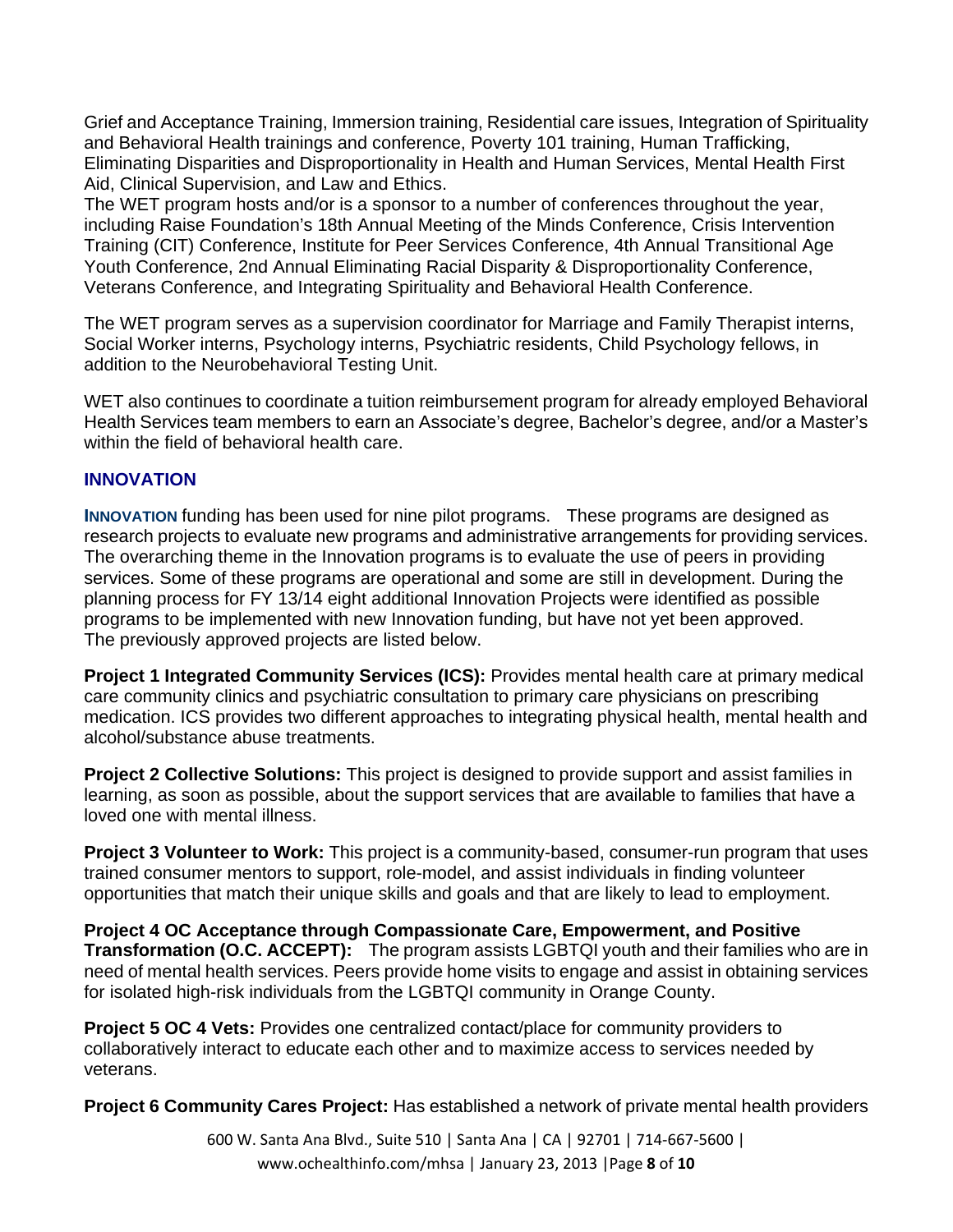that offers pro-bono services to individuals that suffer from mild to moderate symptoms of anxiety or depression and can't afford to pay for mental health services The program uses trained consumers and family members to provide outreach services to make this system available to those in need.

**Project 7 Project Life Coach:** This is a program for underserved individuals, with a focus on those who are monolingual or Limited English Proficiency Latino, Iranian, and Asian/Pacific Islanders with mental illness. The goal is to help such mental health consumers to gain employment at local ethnic businesses as a method of maintaining or developing their integration within the community in which they live.

# **Project 8 Training to Meet the Mental Health Needs of the Deaf Community:**

This project utilizes an existing accredited mental health worker certificate training program to train individual consumers and family members from the deaf community using ASL as the primary language. An expected outcome is to increase the number of Deaf and Hard of Hearing clients accessing care and improve the quality of existing services.

**Project 9 Brighter Futures:** This project provides brief behavioral intervention services to families of children ages 6 to 12, master's level therapists trained paraprofessional consumers and family members. Using paraprofessionals to provide linkages and services, and to intervene earlier in the diagnostic process is expected to improve treatment outcomes, reduce disparities, and increase access to services.

# **HOUSING**

# *Built or in Pre-Construction Built or in Pre-Construction*

The following apartment buildings have been constructed or are in pre-construction stages/activities using MHSA Housing Program funding, along with other types of funds.

**Diamond Apartment Homes:** 

25 unit apartment building, 24 MHSA one and two bedroom apartments; located in Anaheim; **Adults** 

**Doria Apartment Homes:** 

10 MHSA units within a 60-unit apartment development; located in Irvine; Construction completed and units leased September, 2011; Adults

- **Avenida Villas Apartments:**  29-unit apartment building; located in Anaheim (unincorporated); Adults Construction began early 2012; leasing almost completed, January 2013.
- **San Clemente Seniors:**  15 MHSA units within a 76-unit apartment building in San Clemente; Older Adults

# *Projects Under Review*

**Shared Housing**:

1 to 3 MHSA shared housing dwellings in Orange, Anaheim, and a location TBD; TAY and Adults